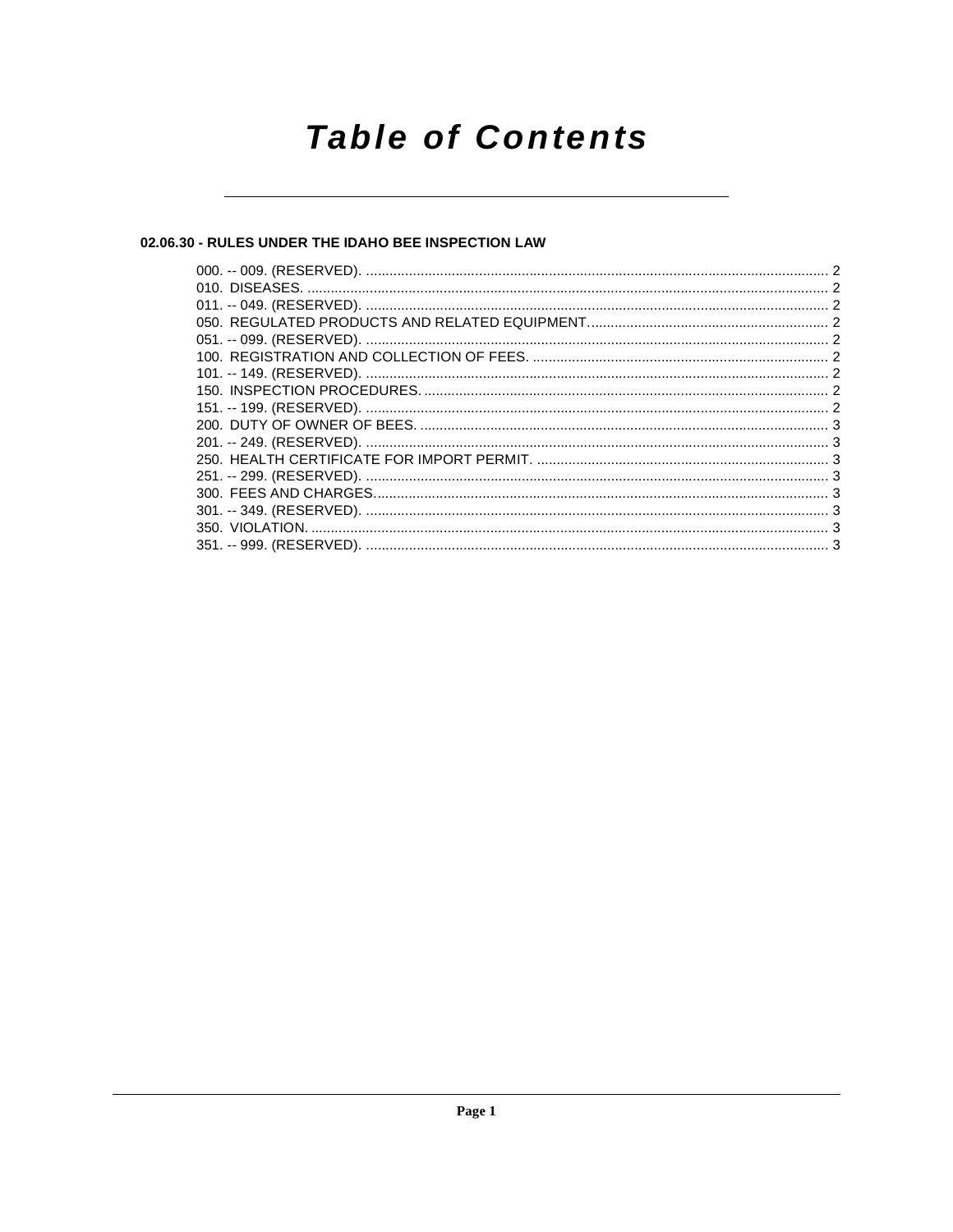#### **IDAPA 02 TITLE 06 CHAPTER 30**

## **02.06.30 - RULES UNDER THE IDAHO BEE INSPECTION LAW**

## **(Pursuant to Title 22, Chapter 25, Idaho Code)**

#### <span id="page-1-1"></span><span id="page-1-0"></span>**000. -- 009. (RESERVED).**

#### <span id="page-1-11"></span><span id="page-1-2"></span>**010. DISEASES.**

Certain diseases of bees, specifically American foulbrood, European foulbrood, sac brood and bee paralysis, Varroa mite, tracheal mite or any other disease or abnormal condition of egg, larval, pupal or adult stages of honey bees, hereinafter referred to as bee diseases. (11-21-91)

#### <span id="page-1-3"></span>**011. -- 049. (RESERVED).**

#### <span id="page-1-16"></span><span id="page-1-4"></span>**050. REGULATED PRODUCTS AND RELATED EQUIPMENT.**

These rules concern any stage of the common honey bee, Apis mellifera L., all equipment used in handling and manipulation of bees, wax, and hives, and shall also include any containers for honey and wax which may be used in any apiary or in transporting bees and their products and apiary supplies, which are located within the state of Idaho. (11-21-91)

#### <span id="page-1-5"></span>**051. -- 099. (RESERVED).**

#### <span id="page-1-15"></span><span id="page-1-6"></span>**100. REGISTRATION AND COLLECTION OF FEES.**

On or before July 1 of each year any person engaging in the activities of apiculture shall file with the Idaho Department of Agriculture a "Registration" form provided by the Idaho Department of Agriculture specifying the name, residence, place of apiaries, number of hives or colonies of bees owned or controlled, and such other information as may be required. The registration form shall be accompanied by the applicable registration fee.

(11-21-91)

## <span id="page-1-7"></span>**101. -- 149. (RESERVED).**

#### <span id="page-1-17"></span><span id="page-1-12"></span><span id="page-1-8"></span>**150. INSPECTION PROCEDURES.**

**01. Request For Inspection**. All beekeepers requiring an apiary inspection shall complete the "Request for Inspection" form provided by the Department of Agriculture. Information shall include name, address, telephone number of the applicant, number of colonies to be inspected and the state(s) to which entry is desired. The applicant agrees to pay the costs of the inspection according to the fee schedule in Section 300. The request for inspection must be returned to the Department of Agriculture no later than August 15 of each year. Late requests will be accepted through August 31, after which no requests for inspection will be accepted. No inspections will be conducted after October 15 of each year. Apiaries found free of disease will be entitled to receive a health certificate valid for one (1) year from date of issuance permitting access to those states which require and recognize Idaho certification. (11-21-91) certification. (11-21-91)

<span id="page-1-10"></span>**02. Disease Inspection**. The apiary inspector shall inspect for all diseases and pests cited in Section cifically for American foulbrood and Varroa mite. (11-21-91) 010, specifically for American foulbrood and Varroa mite.

<span id="page-1-14"></span>**03. Posting Of Registration**. All apiaries located within the state of Idaho shall be conspicuously ith the name. address and telephone number and state registration number of the owner. (11-21-91) posted with the name, address and telephone number and state registration number of the owner.

<span id="page-1-13"></span>**04. Necessary Precautions**. The apiary inspector shall take all necessary precautions to properly disinfect all tools and any other thing which may have come into contact with diseased bees or equipment to prevent spread of the disease. (11-21-91) spread of the disease.

## <span id="page-1-9"></span>**151. -- 199. (RESERVED).**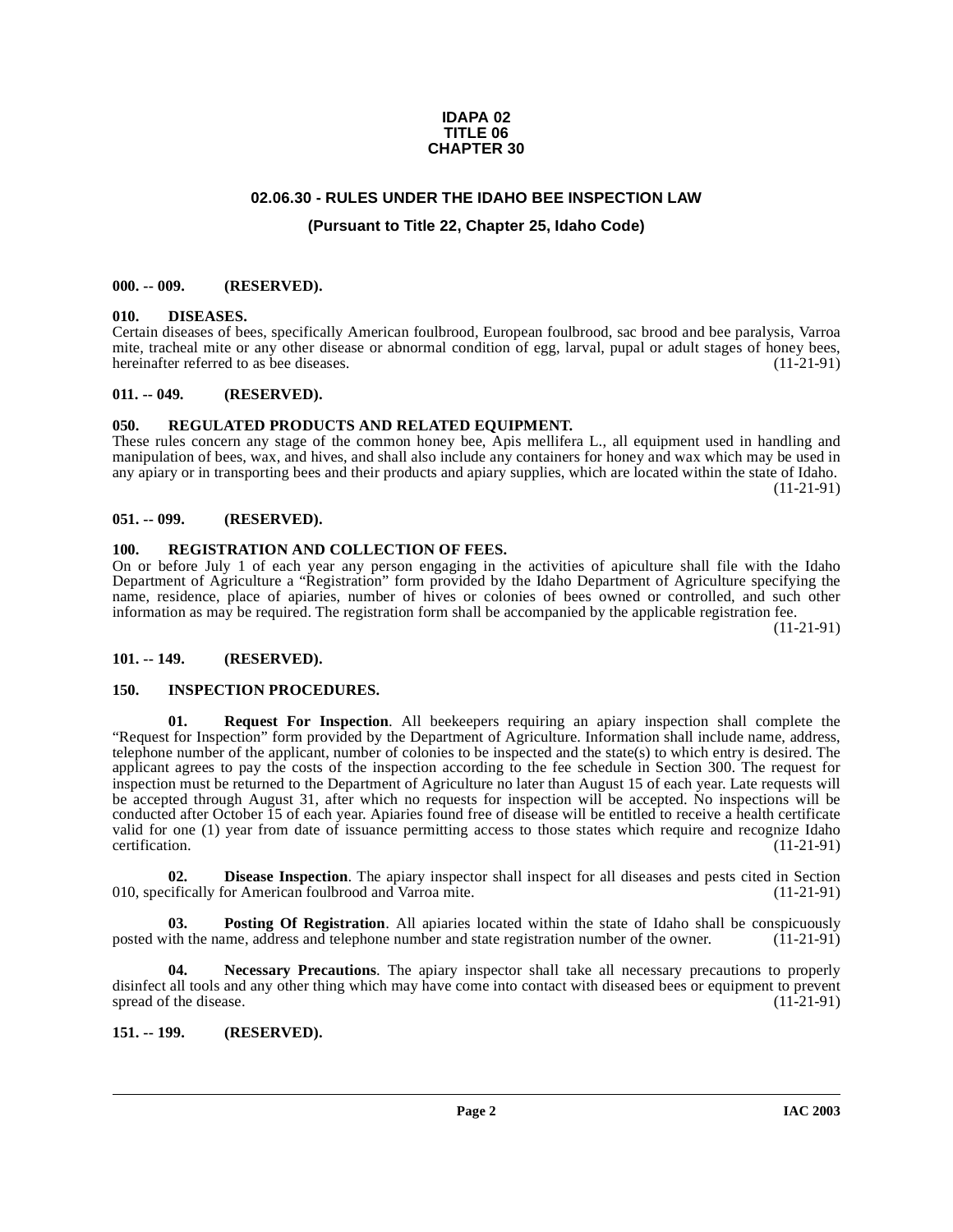#### <span id="page-2-9"></span><span id="page-2-0"></span>**200. DUTY OF OWNER OF BEES.**

<span id="page-2-8"></span>**01. Compliance With Rules**. It shall be the duty of the owner of any bees, within the state of Idaho, to comply with these rules. Upon receipt of disease notification, the owner shall control the disease through the use of registered and approved agents in accordance with label directions or eradicate the disease by burning, then burying under not less than eighteen (18) inches of soil, the contaminated bees and equipment. (11-21-91) under not less than eighteen (18) inches of soil, the contaminated bees and equipment.

<span id="page-2-14"></span>**02. Quarantined Apiary**. Bees shall not be removed from an infested or quarantined apiary without on. in writing, from the Director or his agents. (11-21-91) permission, in writing, from the Director or his agents.

#### <span id="page-2-1"></span>**201. -- 249. (RESERVED).**

#### <span id="page-2-11"></span><span id="page-2-2"></span>**250. HEALTH CERTIFICATE FOR IMPORT PERMIT.**

The certificate of health from the state of origin required for an importation permit as provided by Idaho Code, Section 22-2526 shall specifically state that the apiary was inspected and found free of American foulbrood and Varroa mite. (11-21-91) Varroa mite. (11-21-91) (11-21-91)

#### <span id="page-2-3"></span>**251. -- 299. (RESERVED).**

#### <span id="page-2-4"></span>**300. FEES AND CHARGES.**

<span id="page-2-12"></span><span id="page-2-10"></span>

| 01. | <b>Inspection, Sampling And Other Field Work:</b>                                               | $(11-21-91)$ |
|-----|-------------------------------------------------------------------------------------------------|--------------|
| а.  | Inspection time: fifteen dollars (\$15) per hour.                                               | $(11-21-91)$ |
| b.  | Travel costs: mileage, meals and lodging shall be charged according to established state rates. | $(11-21-91)$ |

<span id="page-2-13"></span>**02.** Laboratory Examination. Twenty-five dollars (\$25) per worker hour. (11-21-91)

## <span id="page-2-5"></span>**301. -- 349. (RESERVED).**

#### <span id="page-2-6"></span>**350. VIOLATION.**

Violation of any of the provisions of the Idaho Bee Inspection Law, Title 22, Chapter 25, Idaho Code or rules promulgated thereunder is a misdemeanor. A civil penalty may also be assessed pursuant to Idaho Code, Section 22- 2539(2). (11-21-91)

#### <span id="page-2-7"></span>**351. -- 999. (RESERVED).**